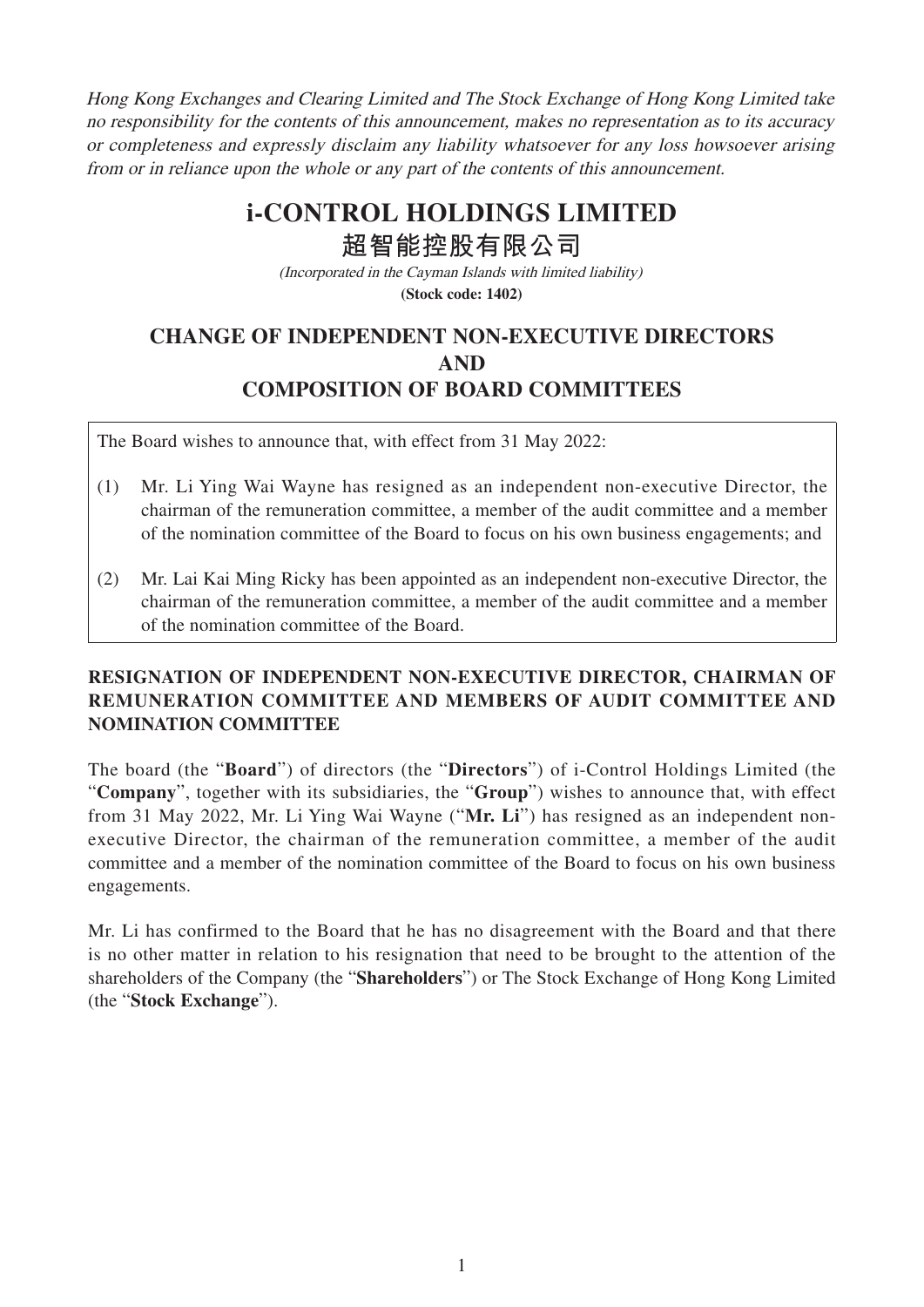## **APPOINTMENT OF INDEPENDENT NON-EXECUTIVE DIRECTOR, CHAIRMAN OF REMUNERATION COMMITTEE AND MEMBERS OF AUDIT COMMITTEE AND NOMINATION COMMITTEE**

The Board also wishes to announce that, with effect from 31 May 2022, Mr. Lai Kai Ming Ricky ("**Mr. Lai**") has been appointed as an independent non-executive Director, the chairman of the remuneration committee, a member of the audit committee and a member of the nomination committee of the Board.

Mr. Lai, aged 51, obtained a higher diploma in English for professional communication from City Polytechnic of Hong Kong (currently known as City University of Hong Kong) in 1994 and holds a Master of Business Administration degree from The University of Lancaster, the United Kingdom. Mr. Lai is also a Certified Anti-Money Laundering Specialist of The Association of Certified Anti-Money Laundering Specialist since 2015.

From 1996 to 2016, Mr. Lai worked in several international banking roles with Standard Chartered Bank, Deutsche Bank AG and The Hongkong and Shanghai Banking Corporation Limited ("**HSBC**") in London, Tokyo and Hong Kong in relation to corporate banking, risk management and compliance. Mr. Lai's last position with HSBC was Head of Client Management, Global Banking and Markets in Hong Kong.

Mr. Lai was the Chief Executive Officer of FWM Group from December 2016 to April 2022, a multi-concept hospitality group operating restaurant concepts, including Morton's of Chicago, Morton's Grille and The Butchers Club in Beijing, Shanghai, Guangzhou, Hong Kong, Shenzhen and Taipei. Mr. Lai had been instrumental in building up FWM Group's restaurant network across China, with over 24 new units opening during his tenure with the FWM Group.

Mr. Lai was the President of Red Lobster China, a seafood concept chain of restaurants which has over 750 outlets worldwide, from April 2018 to April 2022.

Mr. Lai has been an independent non-executive director of Stelux Holdings International Limited (stock code: 0084), a company listed on the Main Board of the Stock Exchange, since 31 August 2021.

Mr. Lai has entered into a director's service agreement with the Company for a fixed term up to 31 March 2023 commencing on 31 May 2022 and is renewable thereafter by mutual agreement. He will be entitled to a director's fee of HK\$150,000 per annum for his duties and directorship in the Company, which is determined by the Board and approved by the remuneration committee of the Board with reference to his duties and responsibilities as well as the prevailing market conditions. Mr. Lai will hold office until the next annual general meeting of the Company and shall then be eligible for re-election.